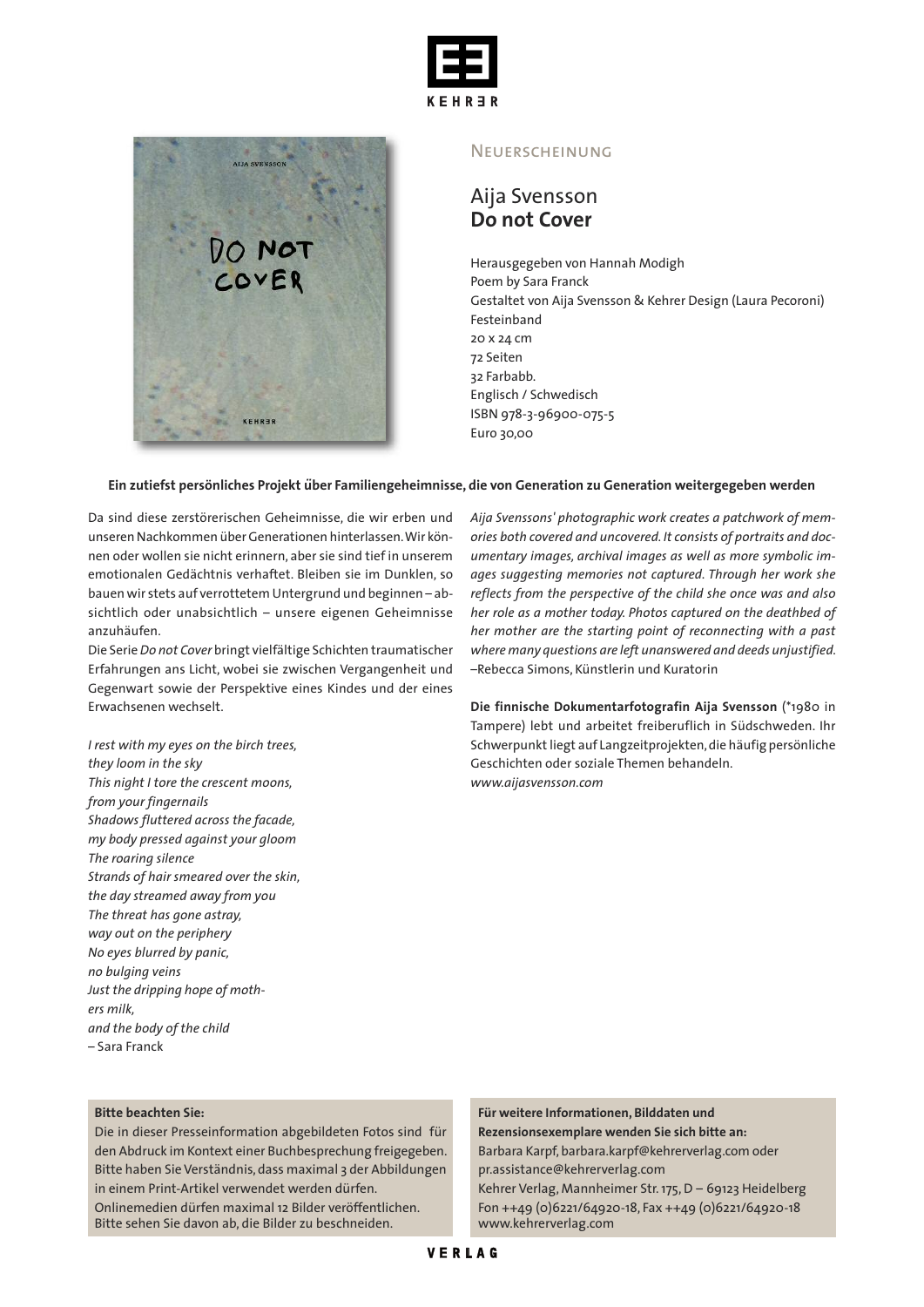

# **Pressebilder**





01\_ © Aija Svensson



03\_ © Aija Svensson

02\_ © Aija Svensson



04\_ © Aija Svensson





05\_ © Aija Svensson

06\_ © Aija Svensson